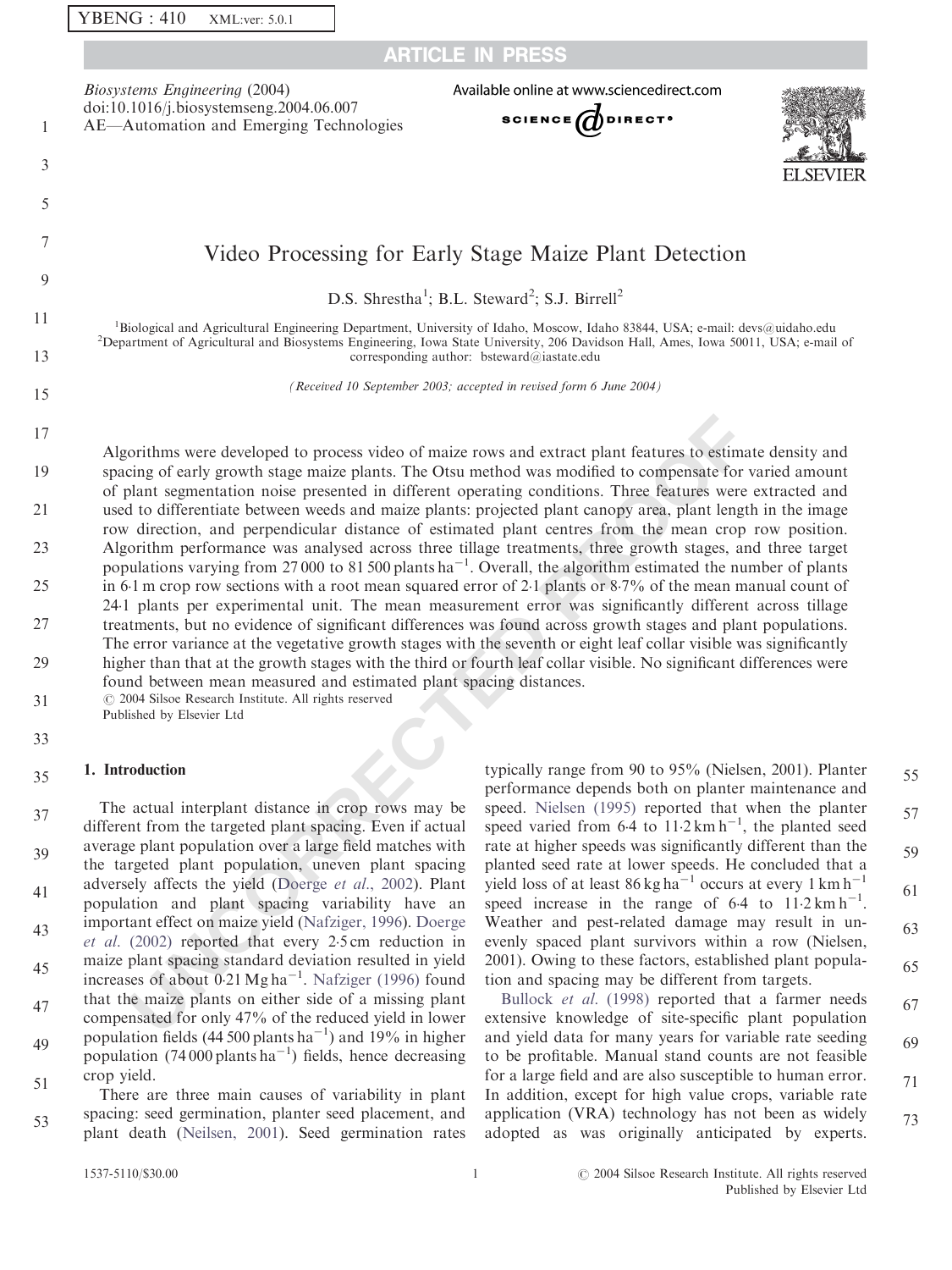2 D.S. SHRESTHA ET AL.

1

3

5

7

9

53

Bullock et al[. \(2002\)](#page-10-0) presented an economic model showing that VRA fertiliser application is not yet profitable because two elements are still lacking: (1) the understanding of the relationship between yield and managed and unmanaged field variables; and (2) the absence of low cost, accurate field variable measurement technology. If plant population and spacing variability could be measured more extensively, the understanding of their effect on yield could be increased.

[Birrell and Sudduth \(1995\)](#page-10-0) developed a combined harvester mounted mechanical sensor to map maize population at harvest which was an excellent estimator of hand-counted population [\(Sudduth](#page-10-0) et al., 2000). [Plattner and Hummel \(1996\)](#page-10-0) developed another maize population sensor using non-contact optical sensors at harvest. [Shrestha and Steward \(2003\)](#page-10-0) demonstrated that machine vision can be effective in locating maize plants and measuring interplant spacing from videos of crop rows. In their work, a manually selected threshold was used to classify plant and background regions and no attempt was made to distinguish maize plants from weed plants. 11 13 15 17 19 21

Much of the work aimed at classifying plants by species or broader classes has had a purpose of providing information for selective or variable rate herbicide application. Researchers have investigated the use of leaf and canopy shape (Franz et al., 1991; Guyer et al[., 1993;](#page-10-0) Woebbecke et al., 1995) and canopy texture ([Shearer](#page-10-0) & Holmes, 1990; Meyer et al., 1998; Tang et al., [2003](#page-10-0)) to classify weeds and crop species. Classification using diffuse reflectance spectra has yielded good results (Vridts et al., 2002). Younan et al. (2004) investigated the classification of hyperspectral soil, weed, and crop reflectance spectra with several different approaches. Classification of maize plants and weeds is one component of maize population estimation, and good classification with low computation overhead should contribute to overall population and plant spacing estimates. 23 25 27 29 31 33 35 37 39

The overall goal of the statistical approach described in this paper was to generalise previous video-processing algorithms (Shrestha & Steward, 2003) to singulate maize plants in a wider range of field conditions with increased robustness. Statistical approaches were developed to distinguish between weed plants, and single, double and triple maize plants. The particular objectives of this paper were: (1) to develop an algorithm, which could be used in typical field conditions, to identify, locate, and count early growth stage maize plants using feature statistics; and (2) to validate the algorithm performance across varying tillage, growth stage, and population factors. 41 43 45 47 49 51

### 2. Methodology

Video of maize rows was collected across different field conditions. A video-processing algorithm was developed and processed video by sequencing video frames, extracting image row features, and classifying segmented vegetation into maize plants or weeds ([Fig.](#page-2-0) [1](#page-2-0)). The Otsu method ([Otsu, 1979\)](#page-10-0) was modified and used for classification. This method is a well-known adaptive thresholding technique that selects a threshold maximising the ratio of 'between variance' to 'within variance' of two modes of a bimodal distribution. The overall algorithm was implemented in a Windows application software package using Visual  $C++$  and Microsoft Foundation Classes (Microsoft, Redmond, WA). The application used an object-oriented architecture developed by Shrestha et al. (2003). Algorithm performance was analysed by comparing the results with manual measurements. 57 59 61 63 65 67 69 71 73

# 2.1. Experimental design

**L**. Striestha and Stewart (2003) demonstrated that **w**A<sub>D</sub>. In a spin cannot and objection is the signal of the signal of the signal of the signal of the signal of the signal of the signal of the signal of the signal of The effects of three factors on counting performance were investigated. These factors were: (1) tillage; (2) growth stage; and (3) plant population. Three tillage systems were investigated: 'till plant' which did not have tillage prior to planting, 'plough' for which a mouldboard plough was used, resulting in a minimum amount of crop residue on the soil surface, and 'spring disc' for which spring tillage was done using a disc or cultivator. Within each of the tillage treatments from two different years, three different maize plant densities were maintained. Video was collected as the plants varied in growth stages from V3 to V8, based on the growth stage system described by Ritchie et al. (1993) which defines the  $V(n)$  vegetative growth stage as the stage when the  $n<sup>th</sup>$  leaf collar is visible. Plant growth stages were classified into three levels namely V3–V4, V5–V6, and V7–V8 stages, to account for the existing variability in growth stages among the plants at the time of data collection. The three levels of population were 39 500, 54 000, and 74 000 plants ha<sup>-1</sup>. The experiment was designed for full factorial interaction resulting in 27 different treatment combinations. 77 79 81 83 85 87 89 91 93 95 97 99

#### 2.2. Data collection 101

Maize row video was collected at the Iowa State University Agronomy and Agricultural Engineering Research Center (Boone, Iowa) during summers of 2001 and 2002. A digital camcorder (TRV900, Sony USA, New York, NY), was mounted on a utility vehicle 0-60 m above the ground with a 0-30 m by 0-40 m field of 103 105 107

## 55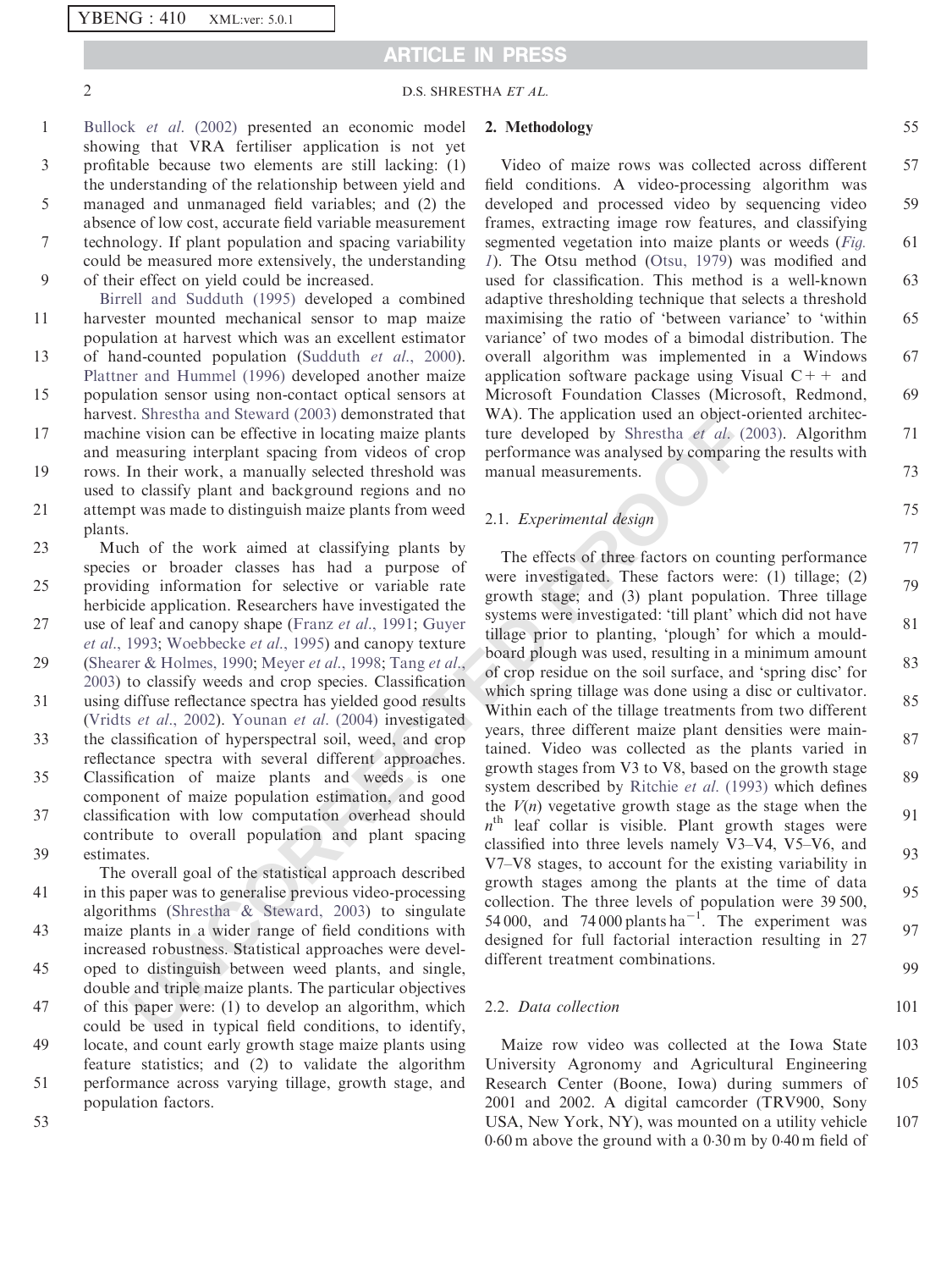### VIDEO PROCESSING FOR EARLY STAGE MAIZE PLANT DETECTION 3

<span id="page-2-0"></span>

Fig. 1. Overall process consisted of: (1) frame sequencing; (2) segmentation; (3) plant identification; (4) plant type classification; (5) multi-plant separation

Overall process consisted of: (1) frame sequencing: (2) segmentation; (3) plant identification; (4) plant<br>
Each captured image size was 480 × 720 pixels vebicle; and (b) which is the set of the column resolution. The vehi view. Each captured image size was  $480 \times 720$  pixels with 24 bit colour resolution. The vehicle was driven over and parallel to 6-1 m maize rows sections planted 0-76 m apart with the camera directly over the plants at the speed of about  $3.6 \text{ km h}^{-1}$ . The shutter speed was fixed to 1/1000 s; frames were captured in progressive scan mode; and other camera settings were set to be automatically adjusted. In the field, the video stream was recorded on a digital video (miniDV) tape. In 279 row sections, the maize plants were counted manually to compare with automated counted results. In addition, the distance of each plant stem from the beginning of each row section was manually measured to the nearest 1 cm. Plant spacing was measured manually in 126 row sections. 23 25 27 29 31 33 35 37

### 39

41

21

## 2.3. Algorithm development

## 2.3.1. Frame sequencing

Frame sequencing is the process of determining the amount of spatial overlap in succeeding video frames (Fig. 1). Frame sequencing was necessary to discard duplicate information and prevent multiple counting of maize plants. An area correspondence algorithm developed by Shrestha and Steward (2003) was used to sequence video frames by estimating spatial shifts from one frame to another in both the frame column and row directions ([Fig. 2](#page-3-0)). However, often the video frame columns were not parallel with the crop row. The angle between frame columns and the crop row was caused by: (a) camera misalignment with the centreline of the 43 45 47 49 51 53

vehicle; and (b) vehicle yaw which introduced constant and variable frame-to-frame shift along image rows respectively. This frame-to-frame shift along image rows caused the plant centre location along image rows to vary when measured from the left edge of the composite image (Fig. 2). To estimate the plant centre location from the start of each row section, the distance parallel to the crop row had to be determined. 77 79 81 83

Camera rotation  $\theta$  was estimated by taking the tangent of the ratio of total displacement in the X direction for each video segment  $X_T$  and total displacement in the Y direction  $Y_T$  (Fig. 2). The coordinates of each plant centre in the frame coordinate system were transformed into a coordinate system whose coordinates were parallel and perpendicular to the crop row. This transformation was accomplished with a rotational matrix: 85 87 89 91 93

$$
\begin{bmatrix} x' \\ y' \end{bmatrix} = \begin{bmatrix} x \\ y \end{bmatrix} \begin{bmatrix} \cos \theta & -\sin \theta \\ \sin \theta & \cos \theta \end{bmatrix}
$$
 (1) 95

where  $x'$  and  $y'$  were plant centre locations in the crop row coordinate system, and x and y were plant centre locations in the image coordinate system. All distance measurements were in pixels. Since interplant distances were manually measured along the crop row, this transformation was necessary to estimate actual interplant distances along the same direction. 97 99 101 103

## 2.3.2. Plant and background region classification

The plant and background region classification process can be divided into segmentation and plant identification steps  $(Fiq, 1)$ . After sequencing, the 107

105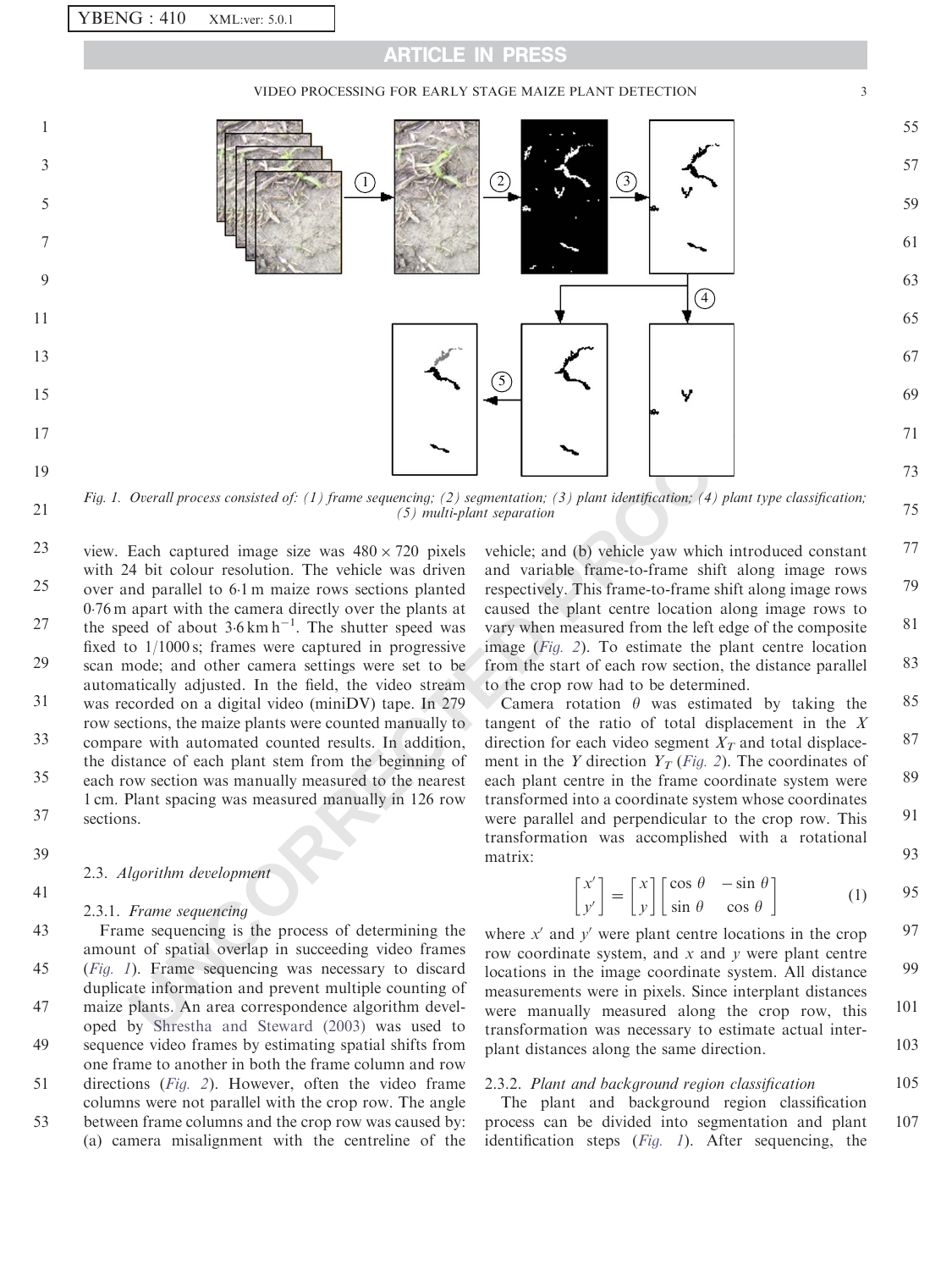## 4 D.S. SHRESTHA ET AL.

<span id="page-3-0"></span>

27 29 31 33 Fig. 2. Effect of camera rotation on video frame correspondence; dashed lines are image frames. The ratio of  $x/y$  is constant from frame to frame for camera rotation due to misalignment; this ratio varies from frame to frame for the camera rotation due to vehicle yaw; x and y, image scene shift amount from the last frame;  $X_T$  and  $Y_T$ , total displacement of each video segment; r and c, plant centre coordinates in two directions; a and b, coefficients of regression line passing through plant centres;  $n$ , nth image;  $X$  and  $Y$ , coordinate axis of camera

35

53

portion of each frame not overlapped with previous frames was segmented into vegetation and background regions using the truncated ellipsoidal method (Shrestha et al[., 2001\)](#page-10-0). Segmentation transformed the colour images into binary images with vegetation pixels set to one and background pixels set to zero. Plant identification was performed in a series of sub-steps namely feature extraction, region classification using these features, additional feature extraction from classified regions, and use of region features statistics for iterative separation of plants and background regions. 37 39 41 43 45 47

Two row features were extracted from each segmented frame row: (1) the total number of vegetation pixels; and (2) the median position of the vegetation pixels. An image row  $R_i$  was associated with the vegetation row class, V according to: 49 51

$$
R_i \in V \Leftrightarrow |m_i - m_{i+1}| < V_i \& V_i > \bar{v} \tag{2}
$$

where  $m_i$  is the median position of plant pixels in image row *i*,  $V_i$  is the number of vegetation pixels in row *i* and  $\bar{v}$ is the mean number of vegetation pixels of all rows containing vegetation pixels in the composite image. This initial classification was based on the assumption that the number of noise pixels in a frame row associated with a background region would be less than that in a vegetation region. This initial classification of rows was followed by grouping consecutive plant rows into vegetation regions and consecutive background rows into background regions. Two features were determined for each vegetation region: (1) the total number of vegetation pixels or 'canopy area'; (2) the median vegetation location in two directions (labelled (r,  $c$ ) in *Fig.* 2); in addition, region length in image rows was calculated for all regions. 55 57 59 61 63 65 67 69

Segmentation of vegetation typically resulted in some non-vegetative noise pixels incorrectly segmented as vegetation. Morphological dilation is effective in filtering unconnected, noise pixels but is also computationally expensive and thus was not used. Therefore, to reduce the computational burden, a statistical approach based on the Otsu method was developed to reclassify plant and background regions using the extracted features and minimise the effect of segmentation noise. 71 73 75 77 79

Frache of all proposition of equalitied of all proposition of the momentum of vegetation (yielally<br>non-vegetation. Morphological diation is<br>non-vegetation. We<br>relate the computational burst in the base mode from the set of After the initial grouping of image rows into background and vegetation regions, the Otsu method was used to classify vegetation regions as either plants (weeds or maize plants) or noise by determining the optimal threshold to divide the bimodal distribution of each feature. For each video segment being analysed, the histogram of plant region lengths was constructed, and the variance ratio for each possible threshold value was calculated. The threshold that gave the maximum variance ratio was chosen as the optimum threshold. The Otsu method, however, was not independent of amount of noise present and produced a lower threshold when the number of noise pixels was high. Noise pixels resulted in many small length regions being initially classified as vegetation. The mean vegetation region length was used as the measure of the proportion of vegetation regions which were due to noise. Since noise regions were smaller than actual vegetation regions, the mean vegetation region length would decrease with increasing noise, where a large length often indicated the presence of many double and triple maize plants. The optimal region length threshold depended on plant growth stage and the population. 81 83 85 87 89 91 93 95 97 99 101

> The threshold obtained from the Otsu method was corrected for the amount of noise present using 103

$$
T_{mod} = \frac{T_{Otsu}}{\log_{10}(\bar{L}_v)}
$$
 (3) 105

where  $T_{mod}$  is the threshold calculated with noise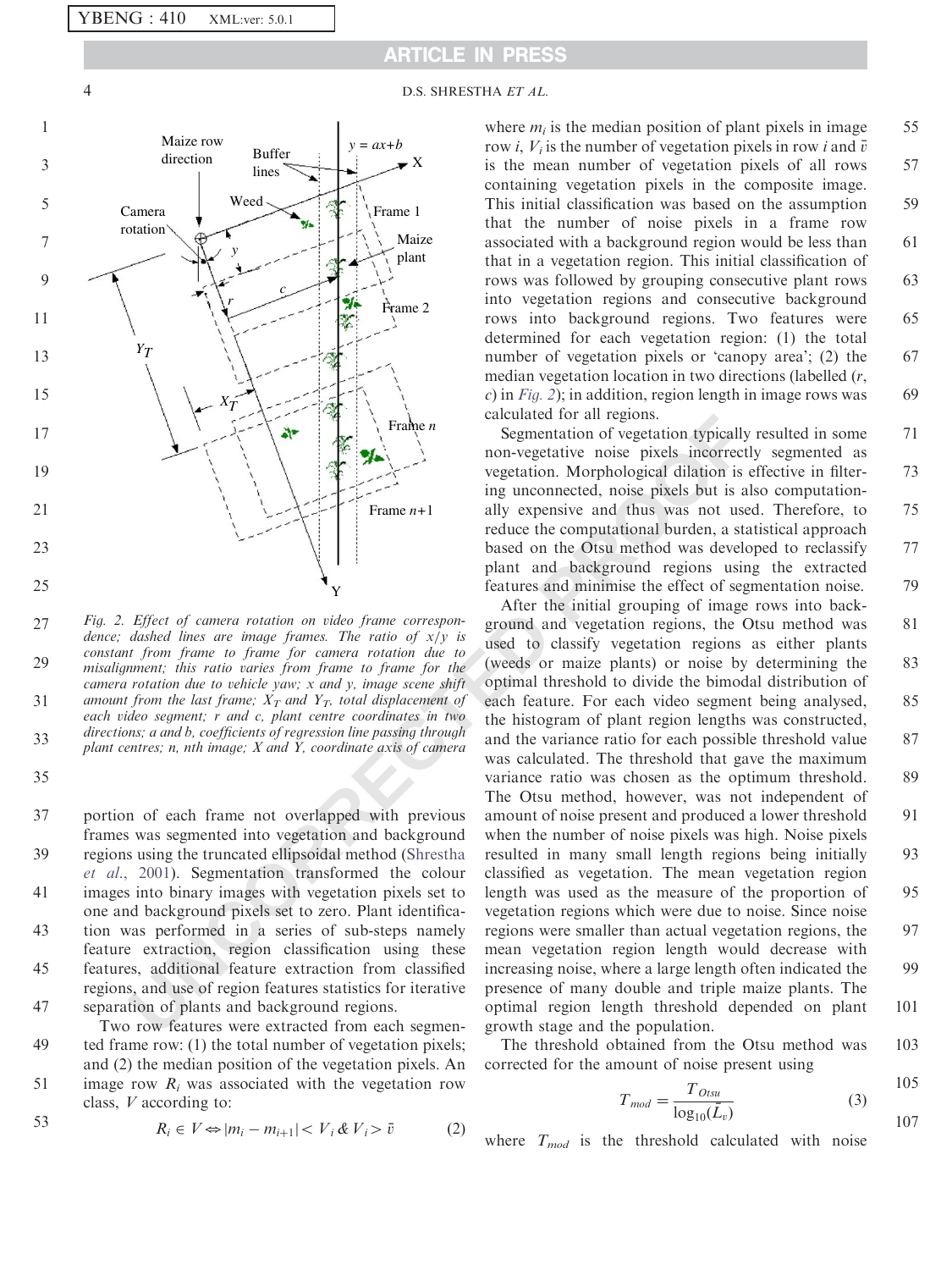# VIDEO PROCESSING FOR EARLY STAGE MAIZE PLANT DETECTION 5

correction,  $T_{Otsu}$  is the threshold calculated from the Otsu method, and  $\overline{L}_v$  is the mean vegetation region length. Noise tended to decrease the mean vegetation region length, so including  $\bar{L}_v$  in the denominator of Eq. (3) counterbalanced the effect of noise on the Otsu method. The Otsu method with noise correction was also used to threshold the background region length and 1 3 5 7

canopy area histograms. Next, vegetation and background regions were reclassified iteratively. Vegetation regions with (1) lengths smaller than the region length threshold and (2) plant areas less than area threshold were reclassified as a background region. Similarly, background regions with lengths smaller than the threshold, were reclassified as vegetation regions. A line was fit to the plant centre locations using linear regression. A histogram of the perpendicular distances of the detected plant centre locations indicated the assumption of a normal distribution was justified. Second-order statistics were calculated using maximum likelihood estimation (MLE) (Hayter, 1996). Any plant with centre locations outside the 95% confidence intervals (CI)—called buffer lines—of the estimated crop row line were classified as stray plants or weeds (Fig. 2). The adjusted vegetation and background regions were again compared with threshold values and false regions were detected and reclassified. The reclassification procedure was repeated iteratively using constant thresholds from the modified Otsu method operating on the initial classification until the vegetation region count in succeeding iterations changed by less than 5%. 9 11 13 15 17 19 21 23 25 27 29 31

33

## 2.3.3. Plant type classification

After reclassification of vegetation regions, the region features—vegetation area and region length—were recalculated. At this point, each vegetation region contained either one or more weeds or maize plants. The size of weeds and maize plants were assumed to be normally distributed. However, the number and size of the weeds varied spatially. When both weeds and maize plants are present in an image, the feature distributions should be bimodal and separable. However, in instances when no weeds are present, the distributions will be unimodal, and the Otsu method of thresholding would give an erroneous threshold value. Therefore, separability, the ratio of 'between variance' to 'total variance,' was calculated as a measure of distribution bimodality ([Otsu, 1979](#page-10-0)). Separability ranged from 0 to 1, with a low separability indicating a unimodal distribution due to a low number of detected weeds compared to maize plants. The threshold obtained from the Otsu method was multiplied by the separability value to obtain a modified threshold that was used to divide the feature 35 37 39 41 43 45 47 49 51 53

histograms into weed and maize regions thus classifying the vegetation regions. 55

To further refine the weeds and maize plant classification, the second-order statistics of the length and area features for both the maize plant and weed distributions were estimated using MLE. If both the plant length and the canopy area of a vegetation region were less than the 95% CI of the estimated means of those features in the maize plant distribution, then it was classified as a weed. Similarly if a vegetation region had length and area features greater than the 95% CI of their mean in the weed distribution, then that region was reclassified as a maize plant. Once the maize plants and weeds were classified, any maize plant which had more than twice the average maize plant area was considered a double, and thrice the average maize plant area was considered a triple. 57 59 61 63 65 67 69 71

73

75

## 2.4. Data analysis

Instructure repression. A hastogram of the and three the average mainte propagation<br>or distinct distances of the detected plant centre triple.<br>
On was justified. Second-order statistics were<br>
on was justified. Second-orde Plant estimation error, the difference between manual counts and estimates from the system, was calculated for each row section. The SAS (SAS Institute, Cary, N.C.) general linear model (GLM) procedure was used to test for significance differences in plant estimation error due to the main factors (tillage, growth stage, and population) and their interactions. This GLM procedure was used because the design was unbalanced after several row sections were removed from the analyses due to the acquisition of poor quality video for those sections. For factors having a significant effect on mean error, treatment least-squared means were compared using the Tukey test across levels of those factors. Homogeneity of error variances across the main factor level was tested using the modified Levene test ([Conover](#page-10-0) et al., 1981). Root mean squared error (RMSE) was calculated and used to represent the accuracy of the estimated plant counts relative to the manual plant counts. In addition, estimated plant counts were regressed using GLM on manual plant counts to investigate the calibration of the sensing system. 77 79 81 83 85 87 89 91 93 95

Plant locations were estimated relative to the end of the crop row section. Each of the plants detected by the algorithm was matched with the nearest plant that was manually measured. The location estimation error was calculated as the difference in distance along the crop row. GLM was used to test for treatment effects on mean location estimation error and error variance. 97 99 101 103

For plant spacing estimates, the interplant distances between every detected plant pair were converted from pixels into physical units. The second-order statistics of interplant distances were estimated for both manual measurements and algorithm estimates at each treat-105 107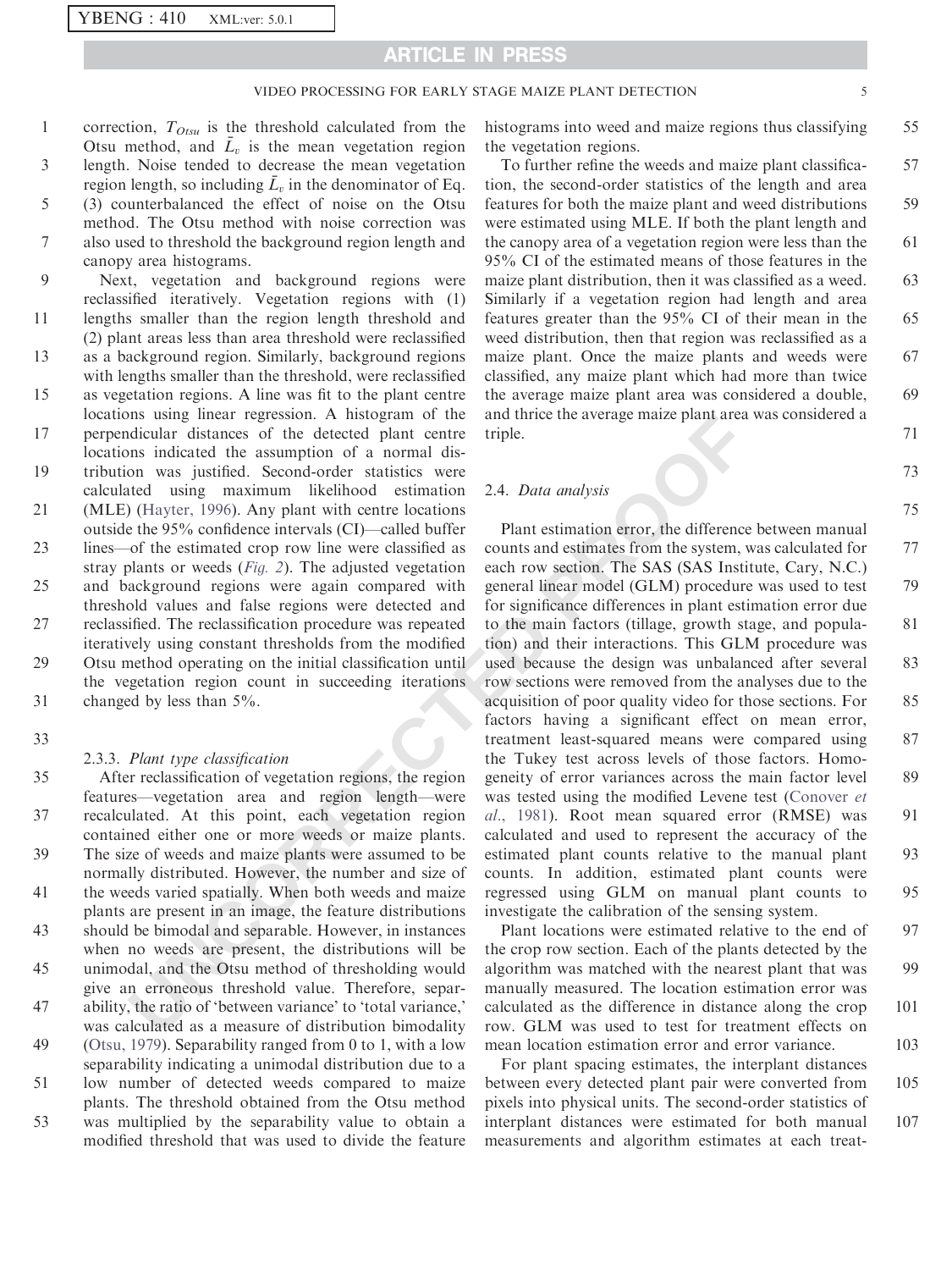1

3

5

7

53

ment combination except for the  $74\,000$  plants ha<sup>-1</sup> population level. Mean manually measured and algorithm-estimated interplant distances for each treatment combination were compared using student's t-tests.

### 3. Results and discussion

#### 3.1. Experimental treatments and video quality 9

The sensing system could be used over a wide range of daylight conditions. While capturing video of some rows, however, the video camera was mistakenly set to manual aperture, so the camera could not make adjustments when the sky conditions changed resulting in saturated images. This led to saturated pixels in parts of the images resulting in poor plant segmentation performance. Therefore, the 56 row sections with saturated images were excluded from further analysis. 11 13 15 17 19

A total of 223 paired observations of manual and automated plant counts from row sections were analysed using linear regression (Fig. 3). The manual plant counts varied from 13 to 38 plants, which corresponded to populations of 27 000 to 81 500 plants ha<sup>-1</sup>. The estimated slope of the regression line was 0-97 which was not significantly different from one with student's t statistic with 221 degrees of freedom  $(t_{221})$  of 0.8809, and corresponding probability P of 0-1191. The estimated Y-intercept was 0-58 which was 21 23 25 27 29



Fig. 3. Algorithm estimated maize plant counts related to manual counts for 223 6-1 m long experimental row sections differentiated by tillage treatment:  $\circ$ , spring disc;  $\times$ , plough;  $\Box$ , till plant

not significantly different than zero  $(t_{221} = 0.7632)$ ,  $P = 0.2821$ ). The residual plot did not reveal any specific changes in variance across the range of manual counts. The linear model had a coefficient of determination  $(R^2)$ of 0-87 and an RMSE of 2-1 plants, which was 8-7% of the mean manual count of 24-1 counts per experimental unit. 55 57 59 61

This RMSE was somewhat higher than the RMSE reported by [Shrestha and Steward \(2003\)](#page-10-0) because the algorithm was generalised and tested over a wider range of operating conditions. Much of the error was due to either large weeds or small undetected maize plants. The addition of other shape features to the weed and plant classification algorithm may be helpful in reducing error.

71

73

63

65

67

69

### 3.2. Plant count estimation error analysis

### 3.2.1. Mean estimation error

The mean plant count estimation error was significantly different across tillage treatments  $[F_{2,216} = 6.71,$ the  $F$  statistic with 2 numerator degrees of freedom (df) and 216 denominator df;  $P = 0.0015$ . No evidence of significant differences across population ( $F_{2,216} = 0.62$ , and  $P = 0.54$ ) and growth stage ( $F_{2,216} = 1.46, P = 0.23$ ) treatments was found. For the spring disc tillage treatment, the algorithm overestimated the number of plants by 0-45 plants per experimental unit. However, for the plough tillage treatment, the automated count was 0-23 plants less than the manual count, and for till plant, the automated count was 1-03 plants less than the manual count (Table 1). The least square mean error associated with spring disc and till plant tillage treatments were significantly different. 75 77 79 81 83 85 87 89

The effect of tillage–growth stage interaction on mean estimation error was significant  $(F_{4,216} = 3.62;$  $P = 0.0071$ , but no evidence of other significant interactions was found. The tillage–growth stage interaction indicates that the tillage system effect depends on growth stage. Further analysis showed that the plant size distribution pattern varied from one growth stage to another. When the plants were small and well spaced, the direction of leaf orientation was random, and actual plant length along the row more closely followed a 91 93 95 97 99

| Table 1                                                      |  |
|--------------------------------------------------------------|--|
| Mean plant counting error across different tillage treatment |  |

| Tillage               | Mean error                                 |
|-----------------------|--------------------------------------------|
| Spring disc<br>Plough | $-0.45^{\text{a}}*$<br>0.23 <sup>a,b</sup> |
| Till plant            | $1.03^{b}$                                 |

Letters indicate groupings by Tukey–Kramer test.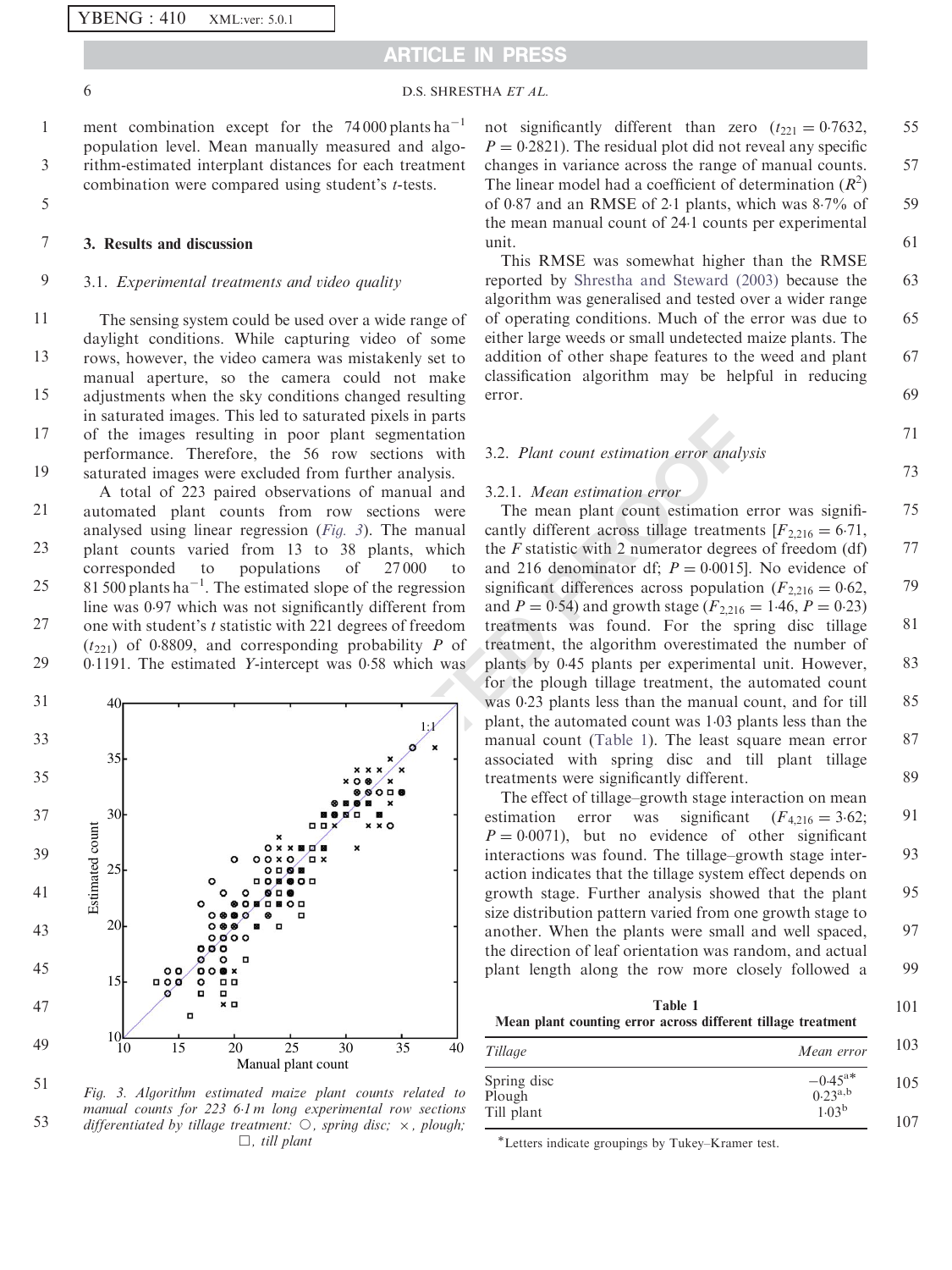## VIDEO PROCESSING FOR EARLY STAGE MAIZE PLANT DETECTION 7

uniform distribution and thus had a larger variance. In addition, when the plants were small, the difference 1

between mean plant size and mean weed size was small. A larger variance and similarity between plant and weed sizes led to misclassification of some larger weeds as plants or some smaller plants as weed. However, at higher growth stages, the plant leaves were mostly spread out across the row direction; the plant length distribution pattern along the row direction was near normal; and the difference between mean weed and plant size was greater. 3 5 7 9 11

The effect of maize plant and weed size on counting error can be explained by examining hypothetical normal distributions of weeds and plants sizes at different growth stages (*Fig. 4*). Assuming a  $95\%$ confidence interval, the region under two normal distributions that overlap is the area of confusion (shaded region in Fig. 4). When maize plant and weed sizes are similar, as in case of the V3–V4 growth stages, the area of confusion is large. When the maize plant size is larger and the maize plant and weed sizes are different, the area of confusion is smaller as in case of the V5–V6 growth stage  $(Fiq. 4)$ . The average weed size was similar for all maize growth stages, but maize plant size increased substantially across growth stages (Table 2). The expected number of plants or weeds in the area of confusion is proportional to the area of confusion itself. Hence, with a larger area of confusion, it is expected that the classification error will be higher. This explanation matched with observations that at earlier growth stages, weeds were the main cause of error in 13 15 17 19 21 23 25 27 29 31



Fig. 4. Effects of difference between mean plant size and mean weed size distribution on plant counting accuracy; a larger area of confusion should lead to more misclassified plants; V3–V4, vegetative growth stage with third or fourth leaf collar visible; V5–V6, vegetative growth stage with fifth or sixth leaf collar visible

51

53

Table 2 Average plant and weed canopy size and overlapped plants count.  $V(n)$  growth stage indicates vegetative growth stage when nth leaf collar is visible

| Growth stage                                                                                                                                                                                                                   | Plant size,<br>$cm^2$ | Weed size.<br>cm <sup>2</sup> | Mean number<br>of overlapped<br>plants |
|--------------------------------------------------------------------------------------------------------------------------------------------------------------------------------------------------------------------------------|-----------------------|-------------------------------|----------------------------------------|
| $V3-V4$                                                                                                                                                                                                                        | $18.1 (11.0)^*$       | 12.5(2.6)                     | $1-1$                                  |
| $V5-V6$                                                                                                                                                                                                                        | 31.8(16.8)            | 10.3(2.3)                     | 2.9                                    |
| $V7-V8$                                                                                                                                                                                                                        | 36.25(23.2)           | 14.8(5.8)                     | 7.8                                    |
| ada a contracto de la contracto de la contracto de la contracto de la contracto de la contracto de la contracto de la contracto de la contracto de la contracto de la contracto de la contracto de la contracto de la contract |                       |                               |                                        |

Numbers in parenthesis is the standard deviation.

67

69

71

73

55

57

plant estimation and at later growth stages, the overlapped leaves from neighbouring plants were the main source of error. Overlapped leaves tended to bias the mean plant length toward higher values. The estimation bias was proportional to the numbers of plants with overlapping leaves with those of neighbouring plants (Table 2).

The type and size of weeds varied across tillage treatments. The spring disc tillage treatment had many small weeds adjacent to the maize plants, whereas the till plant system had larger weeds. Larger weeds were similar in size to the maize plants making it difficult to separate weeds from maize plants based on their size. In addition, at the V3–V4 growth stage and low plant population density, plant leaf orientation was nearly random which increased the variance of plant length along the frame row direction. This variance was used to calculate the threshold used to separate plants from weeds. When plant length variance was larger, some of the large weeds were counted as maize plants, and the estimated plant count was biased higher than the manual count. 75 77 79 81 83 85 87 89

The amount of residue on the field surface was also different for different tillage systems. For the plough tillage treatment, the field had almost no residue or weeds. There were relatively few noise pixels in the segmented images, and the variability in plant size was lower. These cleaner surface conditions enabled more accurate estimation of actual plant size and better classification of small weeds from maize plants. For the till plant treatment, however, the field was covered with crop residue and only a few weeds were visible. Maize plant segmentation was better when the field was covered with residue than when the field had many small weeds. However, with the till plant system, there were many double plants growing close to each other. If there are many double plants in a row, the average plant length estimated by the algorithm was biased towards a higher value. This biasing caused the double plants to be classified as single plants and led to lower estimates than manual stand counts for the till plant treatment. 91 93 95 97 99 101 103 105 107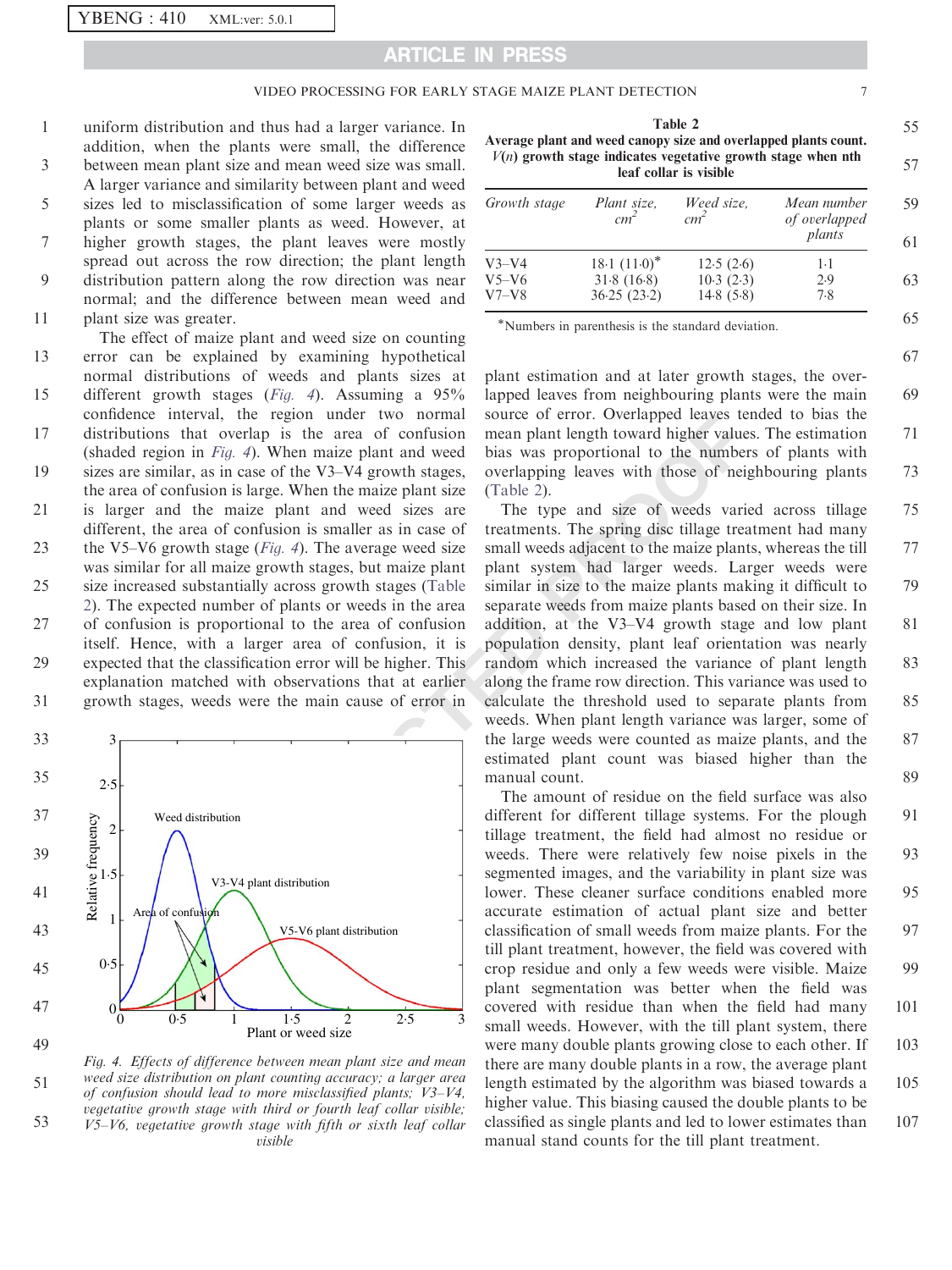## 8 D.S. SHRESTHA ET AL.

| Population, plants $ha^{-1}$ |                                     | Tillage                             |                                      | RMSE for growth stage                  |
|------------------------------|-------------------------------------|-------------------------------------|--------------------------------------|----------------------------------------|
|                              |                                     | $V3 - V4$                           | $V5-V6$                              | $V7 - V8$                              |
| 39 500                       | Spring disc<br>Plough<br>Till plant | 1.04(5.6)                           | 2.31(12.1)                           | 3.17(17.2)<br>3.51(18.0)<br>3.53(21.1) |
| 54 000                       | Spring disc<br>Plough<br>Till plant | 1.39(6.4)<br>1.89(8.3)<br>1.96(8.4) | 2.30(10.5)<br>1.56(6.6)<br>2.19(9.8) | 2.62(12.2)                             |
| 74 000                       | Spring disc<br>Plough<br>Till plant | 1.83(5.8)<br>2.21(7.0)<br>1.59(5.2) | 1.61(5.2)                            |                                        |

Table 3

—, Data not available.

15

17 Number in parenthesis are RMSE as a percentage of mean plant count for a particular treatment combination;  $V(n)$  growth stage indicates vegetative growth stage when nth leaf collar is visible.

#### 3.2.2. Error variance 19

Plant count error variance was significantly different only across growth stages  $(F_{2,216} = 15.84; P < 0.0001)$ and no evidence of differences across tillage treatments and population was found. In particular, the error variance for the V7–V8 growth stage level was significantly higher than the error variance for V3–V4 or V5–V6 growth stages. No evidence of differences in the error variance between V3–V4 and V5–V6 growth stages was found. These results indicate that the uncertainty of population estimates increases as the canopy starts to close in the row. Canopy closure depends on both population and growth stage, but for the populations analysed in this data set, no population effect was observed. 21  $23$ 25 27 29 31 33

<sup>1</sup> m parameter on recovars as personage of mean pear tount or a particular treatment commutation, *Vot* per providi stage when at heat count error variance was significantly different 23.3. Spacing accuracy correct count A minimum RMSE of 1-04 plants was found for spring disc tillage treatment at V3–V4 growth stage and  $40\,000$  plants ha<sup>-1</sup>. Percentage wise, the RMSE was lowest at 5-2% of the mean for the till plant tillage treatment at V3–V4 growth stage and  $74\,000$  plants ha<sup>-1</sup> (Table 3) In general, RMSE was higher for later growth stages. At later growth stages, more plant leaves started overlapping neighbouring plant leaves. This introduced counting error in two different ways. First, the estimated plant length across frame rows was biased to be larger. Second, the larger range of plant sizes increased the variance. These factors increased the area of classification confusion leading to larger error variance. These results indicate overlapped crop plant leaves introduce higher error rates than weeds. However, quantitative relationships between the number and size of weeds and error were not established in this study, as these data were not recorded in the field. 35 37 39 41 43 45 47 49 51

## 3.3. Spacing accuracy

## 3.3.1. Plant location estimates

No significant effect on the mean plant location estimation error by any of the factors was observed. However, the overall mean absolute error was 57 mm. This systematic absolute error in plant location estimation was due to the analysis method. Each detected plant was matched with the nearest manually measured plant location. When a manually recorded plant was not detected by the algorithm, the nearest detected plant was assumed to be the corresponding plant, thus substantially increasing the spacing error  $(Fiq, 5)$ . However, misclassified weeds had no effect on location measurement accuracy, since weeds were not counted during manual measurements. At higher growth stages, more plant canopies were overlapped, and the probability of two plants being counted as one increased leading to an increase in location measurement error. 75 77 79 81 83 85 87 89 91

69

71

73

The variance in the location estimation error was significantly different across growth stages  $(F_{2,3237} = 111.03; P < 0.0001)$ , but no evidence of a population effect was found. Error variance increased with increasing growth stages ([Table 4](#page-8-0)) because plant centre locations were manually measured differently than the algorithm estimated them. Locations were manually measured to plant stems, but the algorithm estimated locations using the median position of each plant region along the crop row. When the plants were smaller in size, the plant leaves were smaller and more symmetrically spread out from the stem. At later growth stages, however, because of the larger, more asymmetrical canopy development, the leaf area centres were more likely to deviate further from the plant stem position, leading to an increased error variance. 93 95 **97**  $QQ$ 101 103 105 107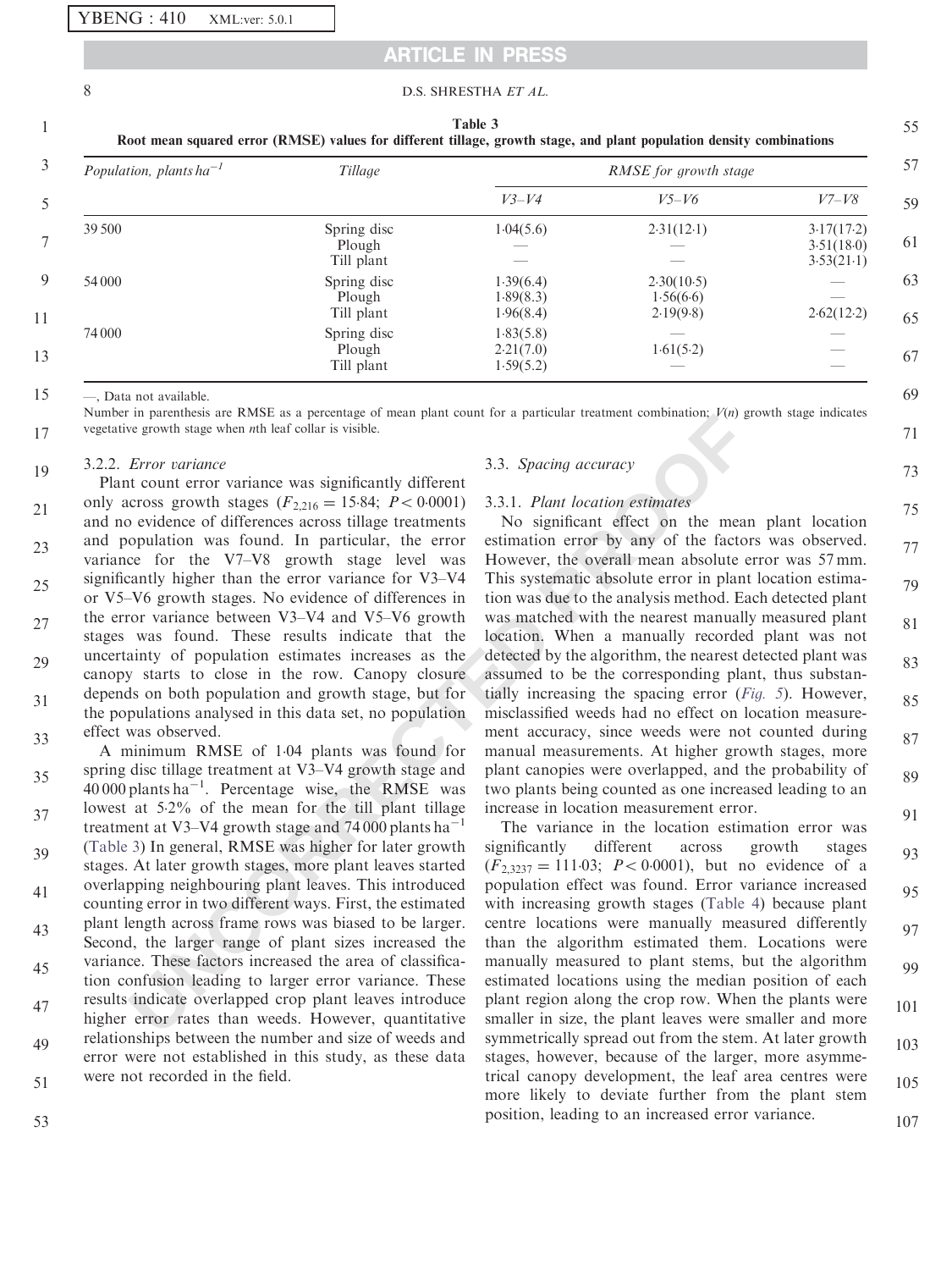## VIDEO PROCESSING FOR EARLY STAGE MAIZE PLANT DETECTION 9

## 3.3.2. Interplant distance estimates

<span id="page-8-0"></span>1

No evidence of significant differences between the mean measured and estimated interplant spacing distance was found across combinations of all tillage treatments and two populations ([Table 5\)](#page-9-0). However, the modified Levene test for equal variance of manual and estimated interplant distances showed that the estimated 3 5 7



35 37 39 Fig. 5. Evaluation of location measurement;  $m_1 \ldots m_6$ , manual measurements of the plants from reference line at start of the row section; $e_1 \ldots e_7$ , estimated position of plants; plant  $m_4$  was not detected by machine vision and hence erroneously matched with  $e_3$ ;  $e_5$  was misclassified as a maize plant but does not affect error estimates

variance was significantly higher than the measured plant spacing standard deviation  $(P < 0.001$  for all cases). The larger variance was primarily due to the algorithmic method of estimating plant centre locations. 55 57

A diagram developed by Doerge et al[. \(2002\)](#page-10-0) was used to visualise the manually measured and estimated interplant spacing. In this diagram, the distance from each plant to its two neighbouring plants along the crop row is plotted in a scatter plot  $(Fiq, 6)$ . After plotting the measured interplant distance for three tillage treatments and for a population of  $54\,000$  plants ha<sup>-1</sup>, it was observed that, the number of doubles were higher for the till plant tillage treatment. This result agrees with manual observations from videotapes and was one reason for the underestimation of plant population for this tillage treatment. The estimated plant spacing was also plotted in the same fashion. The manually measured and estimated plant distribution patterns were visually similar. 59 61 63 65 67 69 71 73

## 4. Conclusions

A video-processing algorithm using maize plant region features in video frame sequences from a commercially available digital camcorder was effective in detecting early growth stage maize plants for population sensing. In addition, this research showed that interplant distances measured in pixels from video frames can be used to effectively estimate interplant distance. With statistical separation of weed and maize plants, the overall maize plant count root mean squared error (RMSE) was 2.1 plants or  $8.7\%$  in 6.1 m row sections across the range of conditions. Plant count estimation error was dependent on tillage treatment, and error variance increased with increasing growth stage. Variance in location estimation error increased as growth stage increased. No evidence of significant differences was found between mean measured and 79 81 83 85 87 89 91 93

| Population, plants $ha^{-1}$ | Tillage               | Mean distance, cm for growth stage |               |                           |
|------------------------------|-----------------------|------------------------------------|---------------|---------------------------|
|                              |                       | $V3 - V4$                          | $V5 - V6$     | $V7 - V8$                 |
| 39 500                       | Spring disc<br>Plough | $-0.46(4.65)$                      | $-0.23(7.62)$ | 1.27(9.35)<br>1.55(10.77) |
|                              | Till Plant            |                                    |               | 0.76(12.47)               |
| 54 000                       | Spring disc           | 0.30(4.55)                         | $-0.05(6.73)$ |                           |
|                              | Plough                | $-0.10(4.11)$                      | 0.41(7.29)    |                           |
|                              | Till plant            | $-0.05(4.75)$                      | 0.38(7.24)    | 0.23(9.09)                |

Table 4 Mean distance in cm between manual plant location and nearest plant counterpart of algorithm estimated plant locations (standard

—, Data not available.

41  $\overline{43}$ 

 $V(n)$  growth stage indicates vegetative growth stage when nth leaf collar is visible.

107

95

75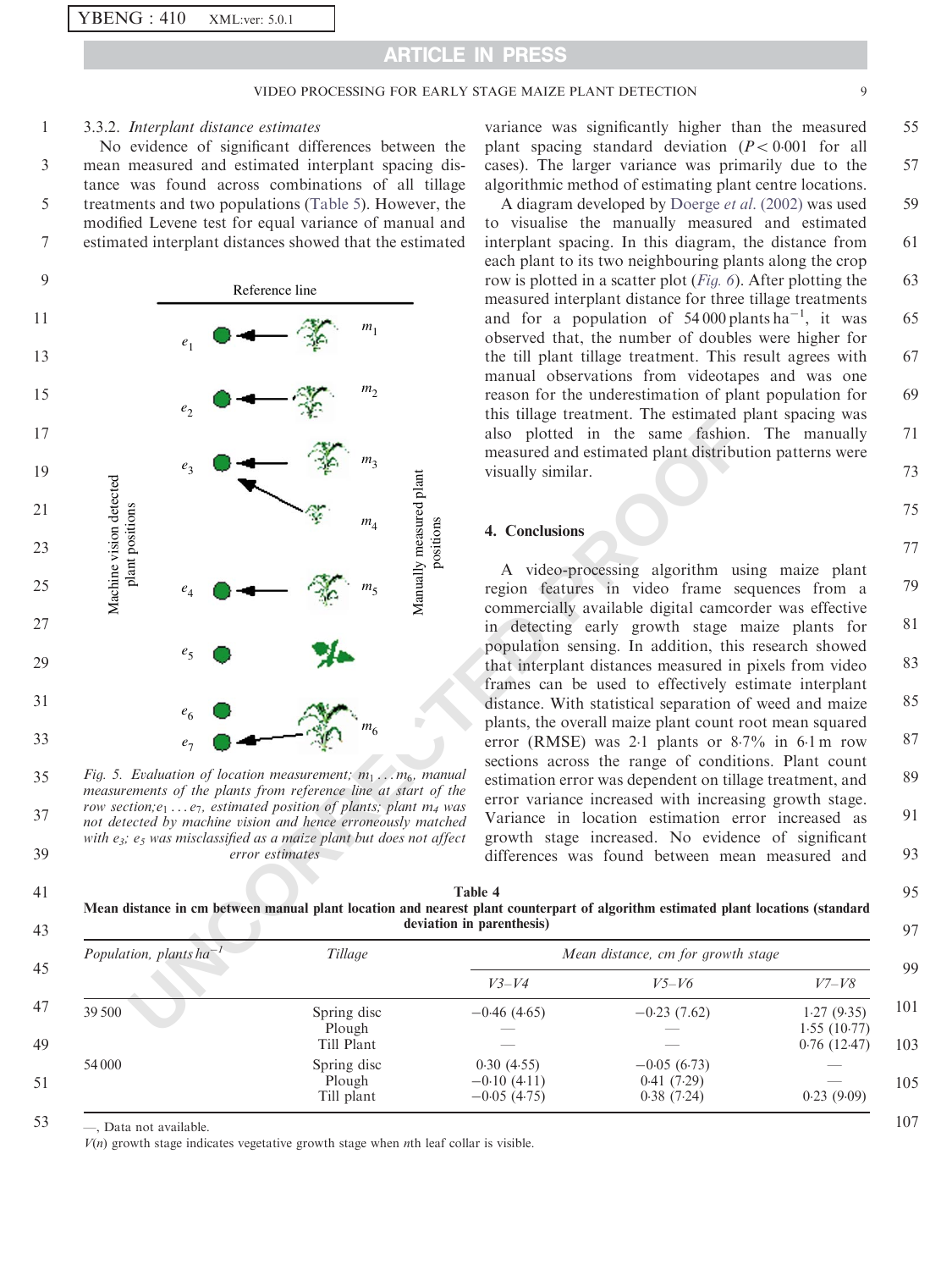<span id="page-9-0"></span>



 interplant distance. Points below horizontal line or left of vertical line represent double plants; points nearest origin are triple plants; points between two arcs represent one skipped plant and point outside of the two arcs represent multiple skips

estimated interplant distances for all treatment combinations. 

No. 3612, was supported by Hatch Act and State of Iowa funds. Additional research support was provided by the Iowa State University Center for Advanced Technology Development. 

# 

Acknowledgements 

This journal paper of the Iowa Agriculture and Home Economics Experiment Station, Ames, Iowa, Project